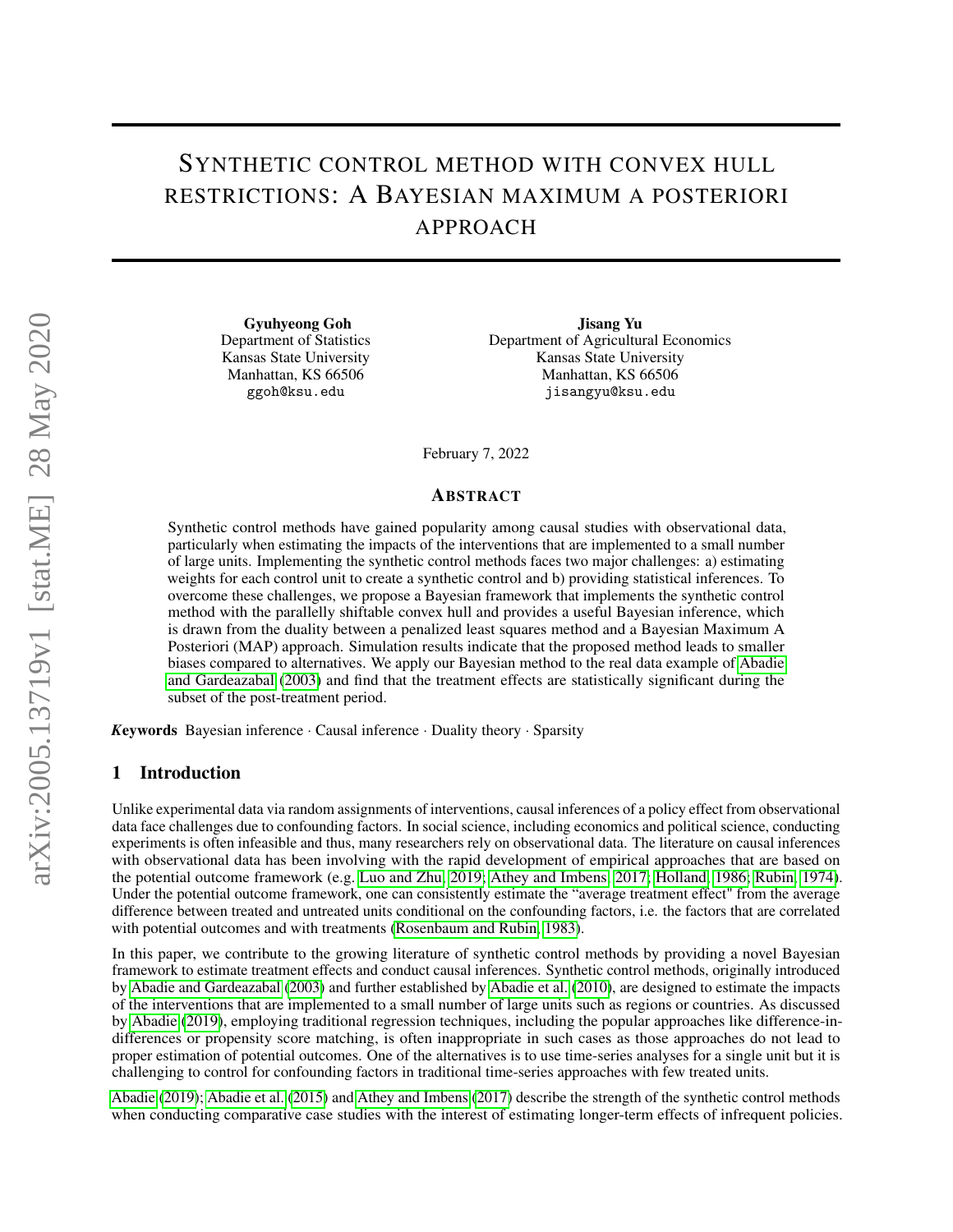The synthetic control methods can estimate the over-time evolution in the potential outcomes of "treated" units by constructing weighted sums of control units that mimic the evolution of the treated units during the pre-treatment period, i.e. the synthetic controls. Moreover, unlike in the difference-in-differences estimation, the synthetic control methods do not require the pre-trend parallel outcome assumption as normally they allow the outcomes of "untreated" units to depend on unit-specific unobservables with time-varying coefficients.

Despite the strengths, the synthetic control methods face two major challenges: a) estimating weights for each control unit to create a synthetic control and b) providing statistical inferences. Our contribution to the literature is to provide a novel Bayesian approach that mitigates these two challenges. Using a Bayesian *A Posteriori* (MAP) approach, we incorporate a *parallelly shiftable* convex hull restriction to flexibly estimate the weights while preserving the nature of the convex hull restriction that prevents extrapolation biases. Also, we show that our approach naturally provides valid statistical inferences.

How to estimate the weights for constructing synthetic controls has been a great interest to econometricians and statisticians (e.g. [Doudchenko and Imbens, 2016;](#page-11-9) [Li, 2019\)](#page-11-10). In the original framework of [Abadie and Gardeazabal](#page-11-0) [\(2003\)](#page-11-0) and [Abadie et al.](#page-11-6) [\(2010\)](#page-11-6), weights are estimated by a constrained optimization problem. The key feature of the constrained optimization problem is to employ the convex hull restriction. In other words, the optimal weights are the weights such that the estimated potential outcomes of the "treated" unit are either in the convex hull of the predictors of the "donors", i.e the "untreated" units, or approximately close to the convex hull. Recent development in the literature discusses relaxing the constraints that make the potential outcomes to be in or close to the convex hull [\(Li,](#page-11-10) [2019;](#page-11-10) [Doudchenko and Imbens, 2016\)](#page-11-9). For example, [Doudchenko and Imbens](#page-11-9) [\(2016\)](#page-11-9) propose a regularization method that allows the weights to be negative, relaxing the constraint of the weights add up to one, and allows a permanent difference between the treated and the donors that is additive. [Li](#page-11-10) [\(2019\)](#page-11-10) propose to modify the approach of [Abadie et al.](#page-11-8) [\(2015\)](#page-11-8) and [Abadie et al.](#page-11-6) [\(2010\)](#page-11-6) by replacing the convex hull restriction for the weights with a conical hull restriction.

However, these flexible approaches can increase the chances of extrapolation [\(Abadie, 2019\)](#page-11-7), which may lead to inconsistent estimations of treatment effects. The risk of extrapolation in estimating synthetic controls becomes more important as the numbers of potential "donors" or predictors increase. Moreover, it is important to obtain sparse solutions on optimal weights to minimize the extrapolation biases and to obtain stable and interpretable counterfactuals [\(Abadie, 2019\)](#page-11-7). By showing that a *parallelly shiftable* convex hull restriction also induces the sparsity in the weight estimation, we claim that our approach is flexible but still avoids the extrapolation biases.

As discussed by [Abadie et al.](#page-11-6) [\(2010\)](#page-11-6), standard inference techniques based on large samples are inappropriate for the treatment effects estimated by synthetic control methods. Alternative to the standard inference techniques, [Abadie et al.](#page-11-6) [\(2010\)](#page-11-6) propose to estimate "placebo effects" from a permutation distribution. However, permutation approaches often rely on distributional assumptions such as the exchangeability of the units [\(Firpo and Possebom, 2018;](#page-11-11) [Hahn and Shi,](#page-11-12) [2017\)](#page-11-12). Recently, [Li](#page-11-10) [\(2019\)](#page-11-10) and [Chernozhukov et al.](#page-11-13) [\(2018\)](#page-11-13) propose different approaches that based on subsampling methods or k-fold cross-fitting not to rely on permutation distributions. We show that our Bayesian approach, which does not require data-partitioning nor subsampling, provides valid statistical inferences.

The remainder of the paper is as follows. we first highlight the importance of preserving the convex hull restriction of [Abadie and Gardeazabal](#page-11-0) [\(2003\)](#page-11-0) and [Abadie et al.](#page-11-6) [\(2010\)](#page-11-6) and propose a synthetic control method that uses a *parallelly shiftable* convex hull. We also show that the convex hull restriction induces the sparsity in the estimation of the weights using Lagrangian duality. We then propose a novel Bayesian framework that implements the synthetic control method with the *parallelly shiftable* convex hull and provides a useful Bayesian inference, which is drawn from the duality between a penalized least squares method and a Bayesian MAP approach. Finally, we conduct simulations to show that our proposed approach leads to smaller biases compared to alternative approaches and apply our proposed approach to the real data example of [Abadie and Gardeazabal](#page-11-0) [\(2003\)](#page-11-0).

## 2 Synthetic control method and convex hull restrictions

For  $i = 1, ..., N$  and  $t = 1, ..., T$ , let  $Y_{it}^{(1)} \in \mathbb{R}$  be the potential outcome when unit i is exposed to the treatment or intervention at time t and  $Y_{it}^{(0)} \in \mathbb{R}$  be the potential outcome of unit i at time t with no treatment. Without loss of generality, we assume that unit 1 is exposed to the treatment over the last  $T_1(<sub>T</sub>)$  time points, while the remaining  $N-1$  units are unaffected by the treatment over the entire time period. The goal of causal studies is to estimate the treatment effect for unit 1 at time  $t$ ,  $\theta_{1t} = Y_{1t}^{(1)} - Y_{1t}^{(0)}$  for  $t = T_0 + 1, ..., T$  or the average treatment effect,  $\bar{\theta}_1 = T_1^{-1} \sum_{t=T_0+1}^T \theta_{1t}$ , where  $T_0 = T - T_1$  is the length of the pre-treatment period. Given that  $\{Y_{1t}^{(1)}, t > T_0\}$  is observed, estimating  $\{\theta_{1t}, t > T_0\}$  or  $\bar{\theta}_1$  requires the estimation of  $\{Y_{1t}^{(0)}, t > T_0\}$ .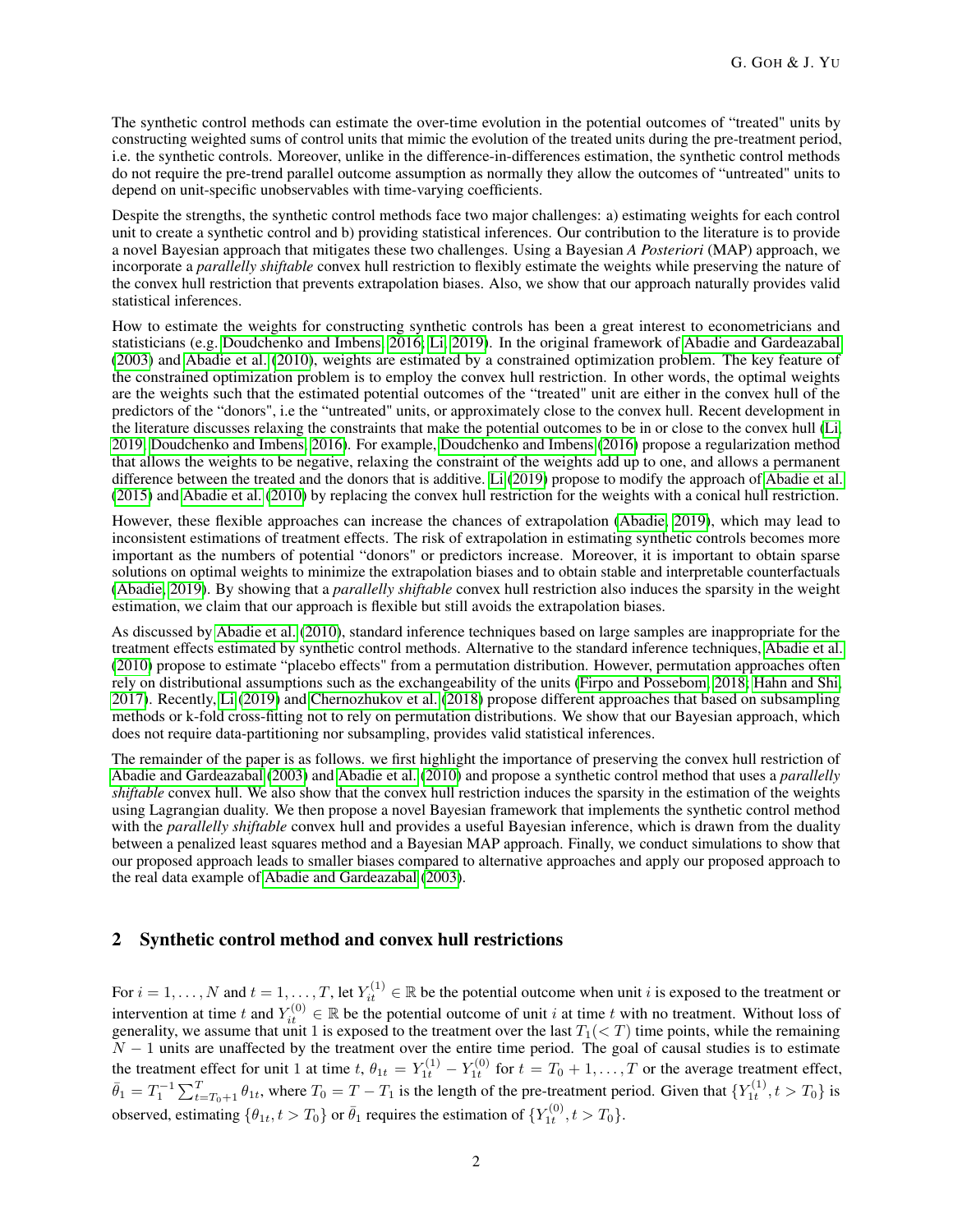The observed outcome of unit  $i$  at time  $t$  can be expressed as

$$
Y_{it} = Y_{it}^{(0)} + \theta_{it} D_{it},
$$

where  $D_{it} = 1$  if  $i = 1$  and  $t > T_0$  and  $D_{it} = 0$  otherwise. Let  $\mathbf{Z}_{it}$  be a  $p \times 1$  vector of covariates that are observed from unit *i* at time *t* and *assumed to be unaffected by the treatment*. If  $\mathbf{Z}_{it}$ 's are time-invariant, we define  $\mathbf{Z}_{i1} = \cdots = \mathbf{Z}_{iT}$ . The synthetic control estimator for the counterfactual potential outcomes, i.e. the potential outcomes of unit 1 with no treatment in time  $t$ , is defined as a linear combination of the untreated units (i.e. the donor pool),

$$
\hat{Y}_{1t}^{(0)} = \omega_1 + \sum_{i=2}^{N} \omega_i Y_{it}, \quad t = T_0 + 1, \dots, T,
$$
\n(1)

for some given  $\omega_1, \ldots, \omega_N$ . Let  $\omega = (\omega_1, \ldots, \omega_N)^T$  be the  $N \times 1$  vector of *unknown* coefficients (or weights) of the synthetic control estimator. For estimating  $\omega$ , the main idea of the synthetic control methods is to solve the following system of equations with some constraints:

<span id="page-2-0"></span>
$$
\begin{cases}\nY_{1t} = \omega_1 + \sum_{i=2}^{N} \omega_i Y_{it}, \quad t = 1, ..., T_0, \\
\mathbf{Z}_{1t} = \sum_{i=2}^{N} \omega_i \mathbf{Z}_{it}, \quad t = 1, ..., T_0.\n\end{cases}
$$
\n(2)

[Abadie and Gardeazabal](#page-11-0) [\(2003\)](#page-11-0) and [Abadie et al.](#page-11-6) [\(2010\)](#page-11-6) propose to obtain  $\omega$  by solving Equation [\(2\)](#page-2-0) with the "convex" hull constraint", that is,

<span id="page-2-3"></span>
$$
\boldsymbol{\omega} \in \mathcal{W}_{\text{conv}} = \left\{ \boldsymbol{\omega} : \omega_1 = 0, \ \omega_2 \ge 0, \dots, \omega_N \ge 0, \ \text{and} \ \sum_{i=2}^N \omega_i = 1 \right\}.
$$
 (3)

The solution of Equation [\(2\)](#page-2-0) with this constraint exists only if  $X_1 = (Y_1^T, Z_1^T)^T$  is contained in the convex hull of  $\{X_i = (\mathbf{Y}_{i_1}^T \mathbf{Z}_{i}^T)^T : i = 2, \dots, N\}$ , where  $\mathbf{Y}_i = (Y_{i_1}, \dots, Y_{i_{T_0}})^T$  and  $\mathbf{Z}_i = (\mathbf{Z}_{i_1}^T, \dots, \mathbf{Z}_{i_{T_0}}^T)^T$  for time-varying covariates (or  $\mathbf{Z}_i = \mathbf{Z}_{i1}$  for time-invariant covariates). In practice, however, the solution often does not exist and [Abadie and Gardeazabal](#page-11-0) [\(2003\)](#page-11-0) and [Abadie et al.](#page-11-6) [\(2010\)](#page-11-6) propose to obtain the *approximate* solutions in such cases. The implementation of the synthetic control method of [Abadie and Gardeazabal](#page-11-0) [\(2003\)](#page-11-0) and [Abadie et al.](#page-11-6) [\(2010\)](#page-11-6) is done by obtaining  $\omega$  that minimizes

<span id="page-2-1"></span>
$$
\left(\mathbf{X}_{1}-\sum_{i=2}^{N}\omega_{i}\mathbf{X}_{i}\right)^{T}\mathbf{V}\left(\mathbf{X}_{1}-\sum_{i=2}^{N}\omega_{i}\mathbf{X}_{i}\right) \text{ subject to } \boldsymbol{\omega} \in \mathcal{W}_{\text{conv}}
$$
\n(4)

for some positive definite matrix V, which allows for the *approximate* solutions.

Recent development in the literature proposes to relax the convex combination assumption for synthetic control estimators. For example, [Doudchenko and Imbens](#page-11-9) [\(2016\)](#page-11-9) propose to use the elastic net constraint [\(Zou and Hastie,](#page-12-0) [2005\)](#page-12-0),

<span id="page-2-4"></span>
$$
\mathcal{W}_{\text{enet}} = \left\{ \boldsymbol{\omega} \in \mathbb{R}^N : \frac{1 - \alpha}{2} \sum_{i=2}^N \omega_i^2 + \alpha \sum_{i=2}^N |\omega_i| \leq \lambda \right\}
$$
(5)

for some  $\alpha \in [0, 1]$  and  $\lambda > 0$ . Recently, [Li](#page-11-10) [\(2019\)](#page-11-10) suggests to assume that  $X_1$  belongs to the shifted conical hull of  $\{X_i : i = 2, ..., N\}$  by imposing the following constraint on  $\omega$ ,

<span id="page-2-5"></span>
$$
\mathcal{W}_{\text{coni}} = \{ \boldsymbol{\omega} : \omega_1 \in \mathbb{R} \text{ and } \omega_i \ge 0, \ i = 2, \dots, N \}.
$$
 (6)

It should be noted that removing the convex hull restriction is risky since it may lead to the extrapolation outside the range of the observed data [\(Abadie et al., 2015;](#page-11-8) [Abadie, 2019\)](#page-11-7). In addition to that the convex hull restriction prevents extrapolation problems, another important feature is that the convex hull restriction can lead to a sparse solution to  $\omega$ -estimation, i.e. many zero weights are assigned to the untreated units in the donor pool for constructing a synthetic control. Because of the sparsity, synthetic control methods with the convex hull restriction simultaneously execute both the estimation of the weights and the donor pool selection. While a geometric interpretation of this sparsity property is discussed by [Abadie](#page-11-7) [\(2019\)](#page-11-7), a clear theoretical explanation has not yet been provided. In the following theorem, we provide a sufficient condition under which the convex hull restriction yields a sparse estimate of  $\omega$ .

<span id="page-2-2"></span>Theorem 1. *Define*

$$
\mathcal{W}_1 = \left\{ \boldsymbol{\omega} : \omega_1 = 0 \text{ and } \sum_{i=2}^N \omega_i = 1 \right\}.
$$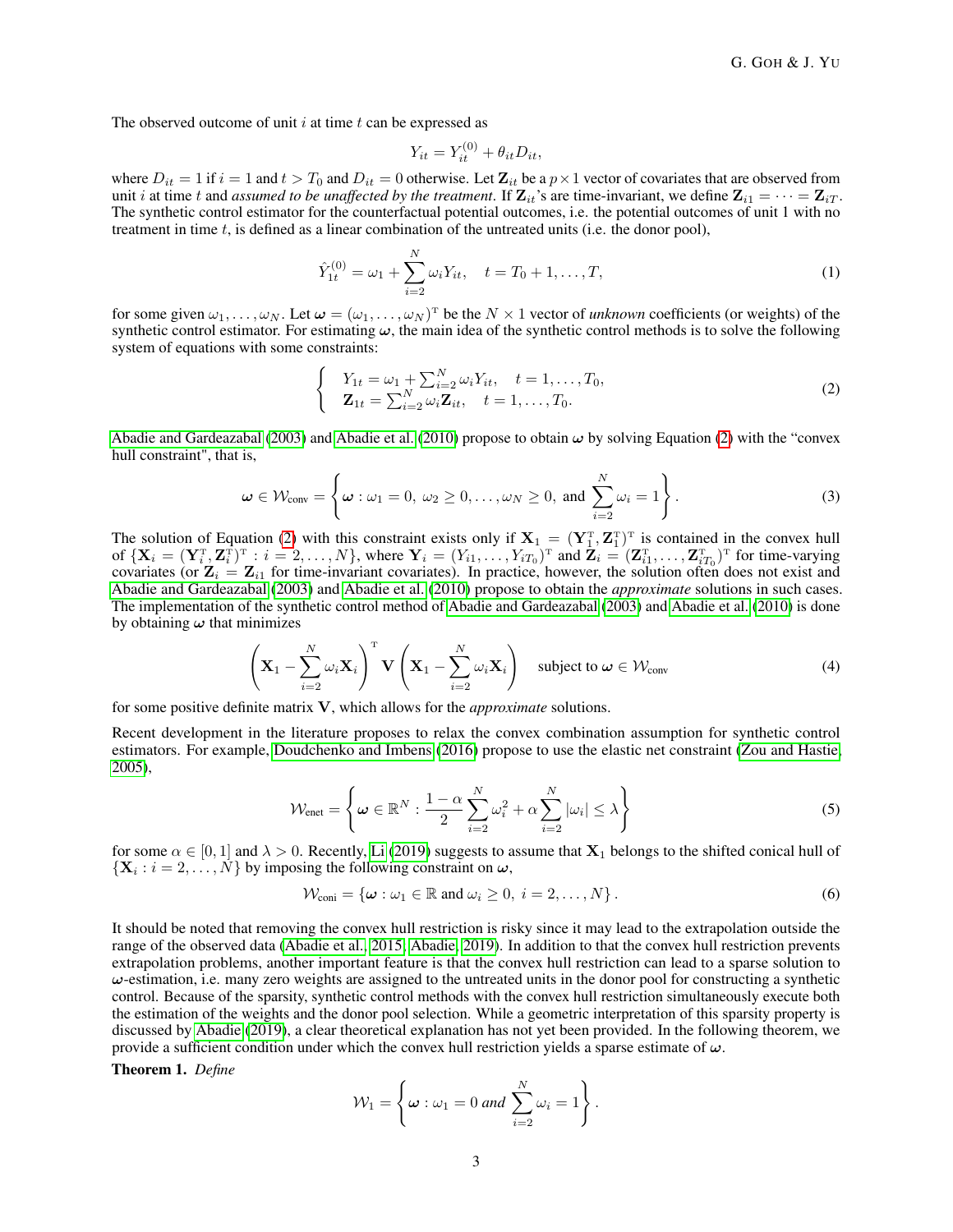Let  $\boldsymbol{\omega}^* = \arg \min_{\boldsymbol{\omega} \in \mathcal{W}_1} L(\boldsymbol{\omega})$ *, where* 

$$
L(\boldsymbol{\omega}) = \left(\mathbf{X}_1 - \sum_{i=2}^N \omega_i \mathbf{X}_i\right)^{\mathrm{T}} \mathbf{V} \left(\mathbf{X}_1 - \sum_{i=2}^N \omega_i \mathbf{X}_i\right).
$$

*Given* V, if  $\omega^* \notin W_{conv}$ , then the solution of the constrained optimization with the convex hull restriction in [\(4\)](#page-2-1) contains *at least one zero entry (in addition to*  $\omega_1$ ).

*Proof of Theorem [1.](#page-2-2)* Let  $\hat{\omega}$  be the solution of [\(4\)](#page-2-1). By the Lagrangian duality,  $\hat{\omega}$  is obtained by minimizing

<span id="page-3-0"></span>
$$
\min_{\boldsymbol{\omega}, \lambda, \boldsymbol{\mu} : \omega_1 = 0} \left\{ L(\boldsymbol{\omega}) + \lambda \left( \sum_{i=2}^n \omega_i - 1 \right) - \sum_{i=2}^n \mu_i \omega_i \right\}.
$$
 (7)

By the Karush-Kuhn-Tucker (KKT) theorem, the following conditions must hold for  $\hat{\omega}$ :

$$
\mu_i \ge 0 \quad \text{for all } i = 2, ..., N,
$$
 (dual feasibility)  
\n
$$
\mu_i \hat{\omega}_i = 0 \quad \text{for all } i = 2, ..., N,
$$
 (complementary slackness)  
\n
$$
\sum_{i=2}^{N} \hat{\omega} = 1 \quad \text{and} \quad \hat{\omega}_i \ge 0 \quad \text{for all } i = 2, ..., N.
$$
 (primal feasibility)

By the dual feasibility and the complementary slackness conditions, we must have either (i)  $\hat{\omega}_i = 0$  for some  $i \in \{2,\ldots,N\}$  or (ii)  $\mu_i = 0$  for all  $i \in \{2,\ldots,N\}$ . Suppose that the second situation occurs, i.e.  $\mu_i = 0$  for all  $i \in \{2, \ldots, N\}$ . Then, the optimization problem in [\(7\)](#page-3-0) can be simplified as

$$
\min_{\boldsymbol{\omega},\lambda:\omega_1=0}\left\{L(\boldsymbol{\omega})+\lambda\left(\sum_{i=2}^n\omega_i-1\right)\right\}.
$$

This implies that  $\hat{\omega} = \omega^*$ , namely  $\omega^* \in \mathcal{W}_{conv}$ , which contradicts our assumption that  $\omega^* \notin \mathcal{W}_{conv}$ . Therefore, if  $\omega^* \notin \mathcal{W}_{conv}$ , then at least one of  $\hat{\omega}_i$   $(i = 2, ..., N)$  must be zero.

Theorem [1](#page-2-2) formalizes the sparsity discussion of [Abadie](#page-11-7) [\(2019\)](#page-11-7). In many practical applications of the synthetic control methods, the sufficient condition described in Theorem [1](#page-2-2) can hold since  $\mathcal{W}_{\text{conv}}$  is a much smaller subset of  $\mathcal{W}_1$ . Hence, synthetic control methods with the convex hull restriction induces the sparsity in most cases.

However, as discussed by [Doudchenko and Imbens](#page-11-9) [\(2016\)](#page-11-9), the convex hull restriction prevents to achieve the balance between the treated unit and the synthetic control if there is a permanent additive difference between the outcomes of the treated unit and the outcomes of the control units. Standard difference-in-differences argument is that we can "difference out" such permanent additive differences. Therefore, allowing for such differences in synthetic control methods can improve the estimation performance.

To avoid extrapolation and enhance the flexibility of the synthetic control methods simultaneously, we propose to allow *parallel shifts* of convex hull constraints. Formally, this can be defined by

<span id="page-3-2"></span>
$$
\mathcal{W}_{\text{ps-conv}} = \left\{ \boldsymbol{\omega} : \omega_1 \in \mathbb{R}, \ \omega_2 \geq 0, \ldots, \omega_N \geq 0, \text{ and } \sum_{i=2}^N \omega_i = 1 \right\}.
$$
 (8)

Let

$$
\mathbf{X}_0 = \begin{bmatrix} \mathbf{1} & \mathbf{Y}_2 & \cdots & \mathbf{Y}_N \\ \mathbf{0} & \mathbf{Z}_2 & \cdots & \mathbf{Z}_N \end{bmatrix},
$$

where 1 denotes a column vector of ones and 0 denotes a column vector of zeros. Then,  $\omega$  can be obtained by minimizing

<span id="page-3-1"></span>
$$
\min_{\boldsymbol{\omega} \in \mathcal{W}_{\text{ps-conv}}} \left( \mathbf{X}_1 - \mathbf{X}_0 \boldsymbol{\omega} \right)^{\text{T}} \mathbf{V} \left( \mathbf{X}_1 - \mathbf{X}_0 \boldsymbol{\omega} \right), \tag{9}
$$

for given  $V$ , where the specific structure of  $V$  is given in Section [3.](#page-4-0)

The following theorem shows that the sparsity in the weight estimation of the synthetic control methods is still preserved with the parallelly shiftable convex hull constraint.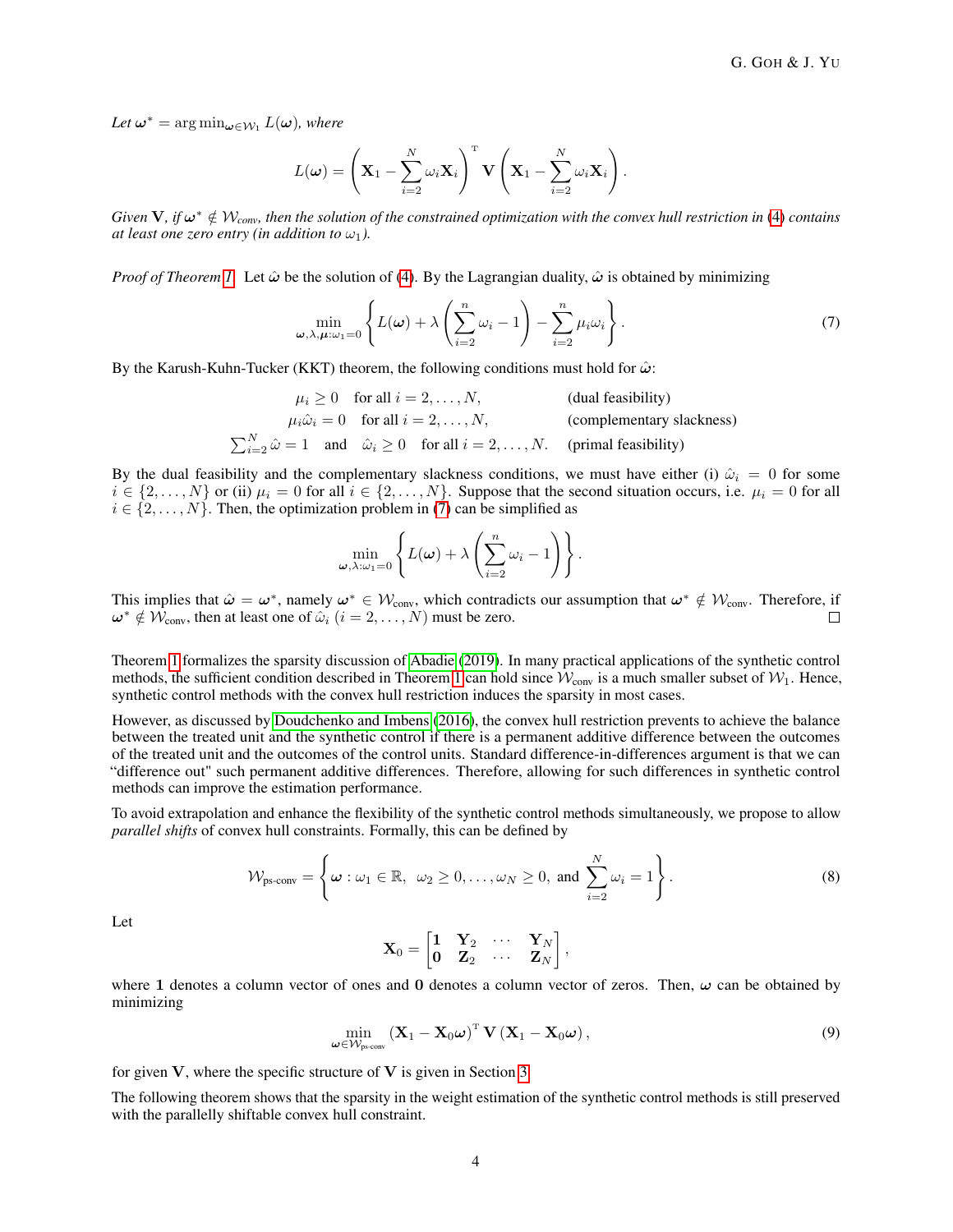<span id="page-4-1"></span>Theorem 2. *Let*

$$
\boldsymbol{\omega}^{**} = \arg\min_{\boldsymbol{\omega}\in\mathcal{W}_2}\left(\mathbf{X}_1-\mathbf{X}_0\boldsymbol{\omega}\right)^{\text{T}}\mathbf{V}\left(\mathbf{X}_1-\mathbf{X}_0\boldsymbol{\omega}\right),
$$

*where*

$$
\mathcal{W}_2 = \left\{ \boldsymbol{\omega} : \omega_1 \in \mathbb{R}, \ \sum_{i=2}^N \omega_i = 1 \right\}.
$$

*Given* V, if  $\omega^{**} \notin W_{ps-conv}$ , then the solution of the constrained optimization with the convex hull restriction in [\(9\)](#page-3-1) *contains at least one zero entry.*

*Proof of Theorem [2.](#page-4-1)* The proof is analogous to the proof of Theorem [1.](#page-2-2)

 $\Box$ 

Let  $\hat{\omega}$  be the solution of [\(9\)](#page-3-1). We then define a new synthetic control estimator as

$$
\hat{Y}_{1t}^{(0)} = \hat{\omega}_1 + \sum_{i=2}^{N} \hat{\omega}_i Y_{it}, \quad t = T_0 + 1, \dots, T.
$$
\n(10)

The proposed synthetic control estimate can be sensitive to the choice of the tuning parameter  $V$  when the solution of Equation [\(2\)](#page-2-0) does not exist subject to  $\omega \in W_{ps-conv}$ . For tuning parameter selection, cross-validation techniques have been commonly employed. However, the synthetic control estimates resulting from cross-validations can vary with different data-splitting schemes. Another statistical challenge is conducting statistical inferences of the synthetic control estimators. To address the aforementioned issues, we propose a Bayesian inference method that draws *posterior probabilistic* conclusions about the synthetic control estimator given the observed data. In a Bayesian framework, the uncertainty associated with tuning parameter selection can be integrated out by using the marginal posterior distribution of  $\omega$ .

#### <span id="page-4-0"></span>3 Bayesian synthetic control methods

A Maximum *A Posteriori* (MAP) approach, which utilizes the mode of the posterior distribution as a point estimate, has been used to facilitate Bayesian inferences without assuming the distribution of data (e.g. [Grendár and Judge, 2009;](#page-11-14) [Goh and Dey, 2018;](#page-11-15) [Florens and Simoni, 2019\)](#page-11-16). Also, from a Bayesian perspective, a penalized least squares estimate is equivalent to a MAP estimate under some shrinkage prior–often referred to as Bayesian duality [\(Polson and Scott,](#page-11-17) [2016;](#page-11-17) [Bhadra et al., 2019\)](#page-11-18). For example, the lasso estimate can be interpreted as the MAP estimate of Bayesian linear regression with the double-exponential (or Laplace) prior distribution [\(Tibshirani, 1996;](#page-11-19) [Wang et al., 2007;](#page-11-20) [Park and](#page-11-21) [Casella, 2008\)](#page-11-21).

From the duality property, the constrained optimization in [\(9\)](#page-3-1) is equivalent to the MAP estimation of the following Bayesian model:

$$
f(\mathbf{X}_1|\boldsymbol{\omega}, \mathbf{V}) \propto \exp\left\{-\frac{1}{2} \left\| \mathbf{V}^{1/2} (\mathbf{X}_1 - \mathbf{X}_0 \boldsymbol{\omega}) \right\|^2 \right\},
$$
 (11)

$$
\pi(\omega) \propto \mathbb{I}\left(\sum_{i=2}^{N} \omega_i = 1\right) \prod_{i=2}^{N} \mathbb{I}(\omega_i \ge 0),\tag{12}
$$

where  $f(\mathbf{X}_1|\boldsymbol{\omega}, \mathbf{V})$  represents the (pseudo) likelihood function and  $\pi(\boldsymbol{\omega})$  denotes the prior density function of  $\boldsymbol{\omega}$ . Note that the duality follows from Bayes theorem,  $\pi(\omega|\mathbf{X}_1, \mathbf{V}) \propto f(\mathbf{X}_1|\omega, \mathbf{V})\pi(\omega)$ . However, the Bayesian duality property is invalid if the resulting posterior distribution is improper. Since  $\pi(\omega)$  is an improper prior, it is crucial to check the propriety of our posterior distribution. The following theorem shows that the posterior distribution is proper.

<span id="page-4-2"></span>Theorem 3. *The proposed Bayesian method produces a proper posterior distribution, that is,*

$$
\int f(\mathbf{X}_1|\boldsymbol{\omega}, \mathbf{V}) \pi(\boldsymbol{\omega}) d\boldsymbol{\omega} < \infty.
$$

*Proof of Theorem [3.](#page-4-2)* Let  $\ell(\omega) = ||V^{1/2} (X_1 - X_0 \omega) ||^2$  and  $\tilde{\omega} = \arg \min_{\omega \in \mathbb{R}^N} \ell(\omega)$ . Then, we have

$$
\ell(\boldsymbol{\omega}) \geq \left\| \mathbf{V}^{1/2} \left( \tilde{\mathbf{X}}_1 - \omega_1 \mathbf{X}_{01} \right) \right\|^2
$$
  
= 
$$
\left\| \mathbf{V}^{1/2} \left( \tilde{\mathbf{X}}_1 - \tilde{\omega}_1 \mathbf{X}_{01} \right) \right\|^2 + \left( \mathbf{X}_{01}^{\mathrm{T}} \mathbf{V} \mathbf{X}_{01} \right) (\omega_1 - \tilde{\omega}_1)^2
$$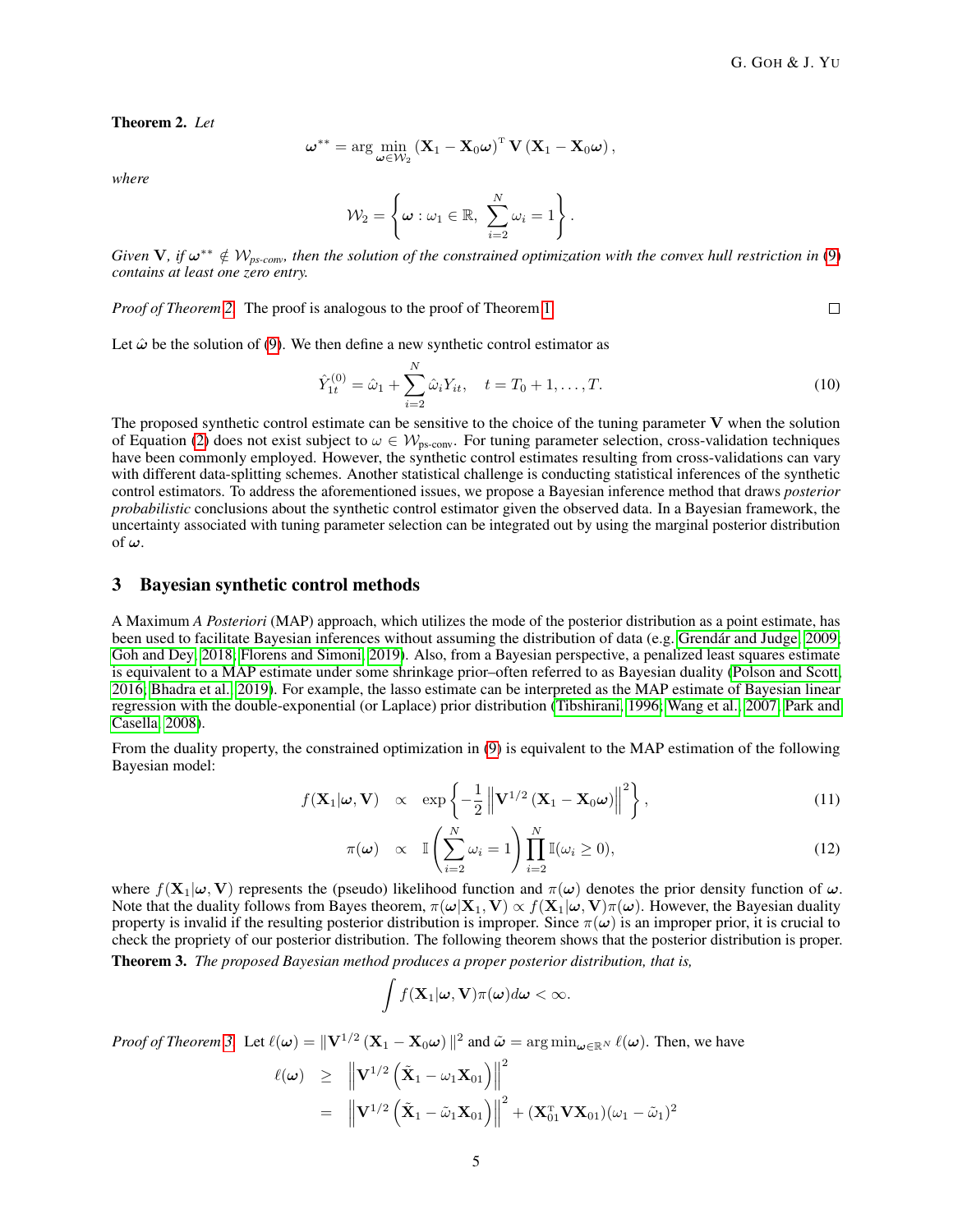for any  $\omega_1 \in \mathbb{R}$ , where  $\mathbf{X}_{01}$  indicates the first column of  $\mathbf{X}_0$  and  $\tilde{\mathbf{X}}_1 = \mathbf{X}_1 - \sum_{i=2}^N \tilde{\omega}_i \mathbf{X}_i$ . This implies that

$$
\int f(\mathbf{X}_1|\boldsymbol{\omega}, \mathbf{V})\pi(\boldsymbol{\omega})d\boldsymbol{\omega} \le c \int \exp\left\{-\frac{1}{2}(\mathbf{X}_{01}^{\mathrm{T}}\mathbf{V}\mathbf{X}_{01})(\omega_1 - \tilde{\omega}_1)^2\right\} d\omega_1
$$

$$
\times \int \cdots \int \mathbb{I}\left(\sum_{i=2}^N \omega_i = 1\right) \prod_{i=2}^N \mathbb{I}(\omega_i \ge 0) d\omega_2 \cdots d\omega_N
$$

for some positive constant c. From the normal density function and the Dirichlet density function, it is immediate that the integrals are finite.  $\Box$ 

In a Bayesian framework, to select the optimal values of V, we can assign prior distributions for V. As in the literature on synthetic control methods including [Abadie and Gardeazabal](#page-11-0) [\(2003\)](#page-11-0) and [Abadie et al.](#page-11-6) [\(2010\)](#page-11-6), we assume that V is a diagonal matrix. Specifically, we consider the following form of V:

<span id="page-5-0"></span>
$$
\mathbf{V} = \frac{1}{\nu} \text{Diag}(\mathbf{I}_{T_0}, \xi_1 \mathbf{I}_{R_1}, \dots, \xi_p \mathbf{I}_{R_p}),
$$
\n(13)

where  $\nu(> 0)$  is a scale parameter that measures the loss of the quadratic approximation to the exact estimating equation [\(2\)](#page-2-0),  $\xi_j$  (> 0) controls the influence of the j-th covariate on the synthetic control estimator, and  $R_j$  indicates the dimension of the  $j$ -th covariate.

Under the proposed structure [\(13\)](#page-5-0), we assign the following conjugate priors for  $\nu$ :

$$
\pi(\nu) \quad \propto \quad \nu^{-c_0 - 1} \exp(-d_0/\nu) \mathbb{I}(\nu > 0),
$$

where  $c_0(> 0)$  and  $d_0(> 0)$  are prespecified hyperparameters. To incorporate automatic variable selection into our posterior inference, we consider

$$
\xi_j \sim \text{Ber}(\eta_{0j}), \quad j = 1, \dots, p,
$$

where  $\eta_{0j} \in [0,1]$   $(j = 1,...,p)$  are prespecified hyperprarmeters. In this paper, we set  $c_0 = d_0 = 0.5$  and  $\eta_{01} = \cdots = \eta_{0p} = 0.5$ , so that the priors are approximately non-informative.

The MAP estimate of  $\omega$  is obtained by solving max<sub>ω</sub>  $\pi(\omega|\mathbf{X}_1, \mathbf{X}_0)$  or equivalently solving max<sub>ω</sub>  $f(\mathbf{X}_1|\omega)\pi(\omega)$ , where

$$
f(\mathbf{X}_1|\boldsymbol{\omega}) = \int f(\mathbf{X}_1|\boldsymbol{\omega}, \nu, \boldsymbol{\xi}) \pi(\nu) \pi(\boldsymbol{\xi}) d\nu d\boldsymbol{\xi}.
$$

However, it is challenging to obtain a closed-form expression for  $f(\mathbf{X}_1|\omega)$ . To overcome this challenge, we propose to use the Monte Carlo Expectation Maximization (EM) algorithm of [Wei and Tanner](#page-12-1) [\(1990\)](#page-12-1) which proceeds by iterating the following steps:

- 1. (S-step) Generate a sample  $\{\boldsymbol{\xi}^{(m)}, \nu^{(m)} : m = 1, \dots, M\}$  from  $\pi(\boldsymbol{\xi}, \nu | \mathbf{X}_1, \mathbf{X}_0, \boldsymbol{\omega}^t)$ .
- 2. (E-step) Compute

$$
Q(\boldsymbol{\omega}|\boldsymbol{\omega}^{t}) = M^{-1} \sum_{m=1}^{M} \log f(\mathbf{X}_{1}|\boldsymbol{\omega}, \nu^{(m)}, \boldsymbol{\xi}^{(m)}).
$$

3. (M-step) Update

$$
\boldsymbol{\omega}^{t+1} = \arg \max_{\boldsymbol{\omega} \in \mathcal{W}_{\text{ps-conv}}} Q(\boldsymbol{\omega}|\boldsymbol{\omega}^t).
$$

To implement S-Step, we use the Gibbs sampler that iteratively generates a sample from  $\pi(\nu|\xi, \mathbf{X}_1, \mathbf{X}_0, \boldsymbol{\omega}^t)$  and  $\pi(\xi|\nu, \mathbf{X}_1, \mathbf{X}_0, \omega^t)$ . The explicit full conditional posterior distributions are given in Section [4.](#page-6-0) In E-Step, after some algebraic manipulations, we have

$$
Q(\boldsymbol{\omega}|\boldsymbol{\omega}^{t}) = \frac{1}{2} (\mathbf{X}_1 - \mathbf{X}_0 \boldsymbol{\omega})^{\mathrm{T}} \bar{\mathbf{V}}^{t} (\mathbf{X}_1 - \mathbf{X}_0 \boldsymbol{\omega}) + \text{constant},
$$

where

$$
\bar{\mathbf{V}}^{t} = \left( M^{-1} \sum_{m=1}^{M} 1/\nu^{(m)} \right) \text{Diag}\left\{ \mathbf{I}_{T_0}, \left( \sum_{m=1}^{M} \xi_1^{(m)}/M \right) \mathbf{I}_{R_1}, \dots, \left( \sum_{m=1}^{M} \xi_p^{(m)}/M \right) \mathbf{I}_{R_p} \right\}.
$$

It is worth noting that, by Theorem [2,](#page-4-1) M-Step produces a sparse solution for the MAP estimate. As a result, a valid donor pool can be immediately constructed by selecting non-zero elements of the MAP estimate. Let  $\hat{\omega}$  be the MAP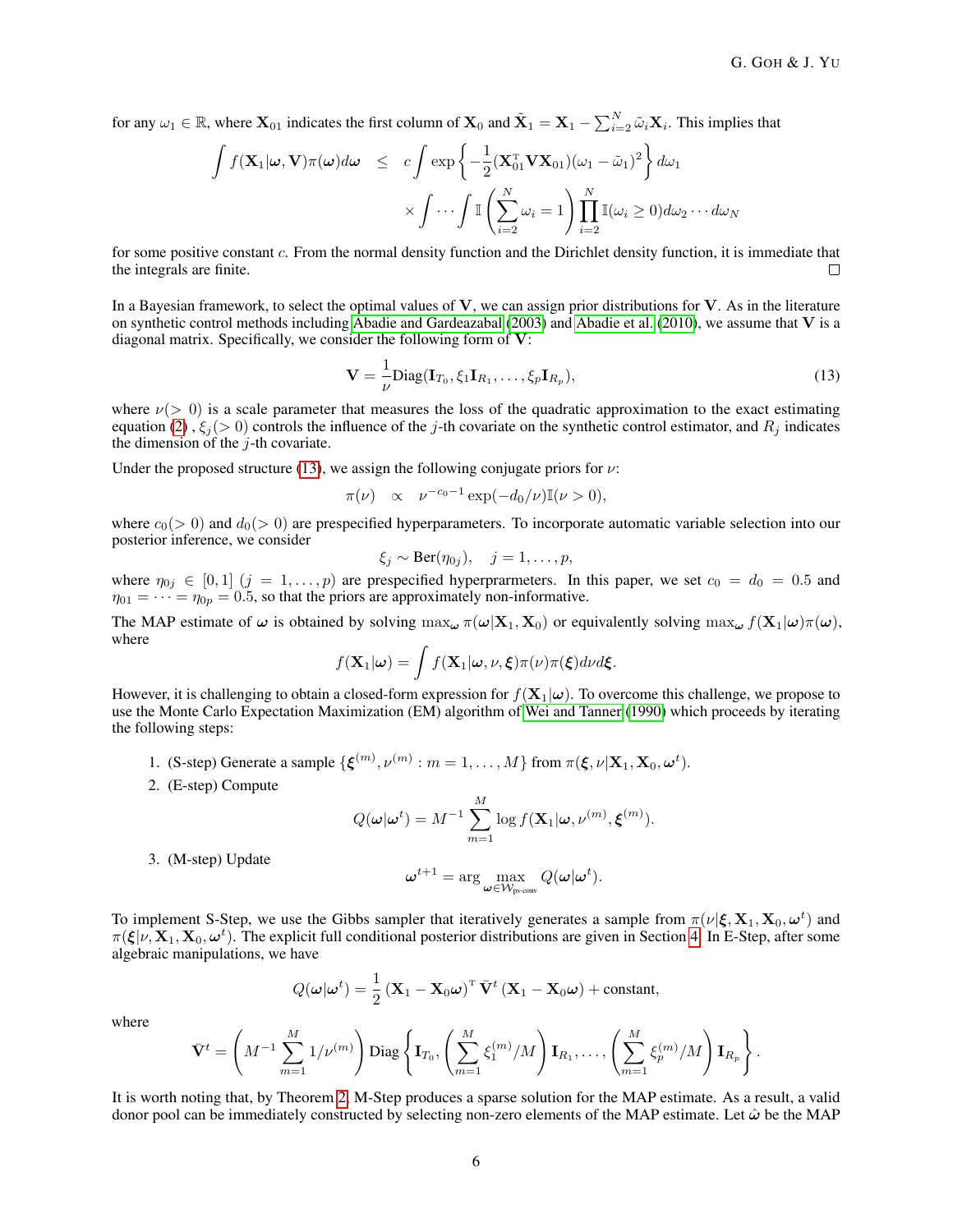estimate obtained from the Monte Carlo EM algorithm. Using the sparsity of  $\hat{\omega}$ , we can divide the donor pool into two parts:  $\mathcal{A} = \{i = 2, \ldots, N : \hat{\omega}_i \neq 0\}$  and  $\mathcal{A}^c = \{i = 2, \ldots, N : \hat{\omega}_i = 0\}$ , where A is the set of valid donors and  $\mathcal{A}^c$ consists of invalid donors. Given the valid donor pool A, the prior of  $\omega$  is defined as

$$
\pi(\boldsymbol{\omega}|\mathcal{A}) \quad \propto \quad \mathbb{I}\left(\sum_{i\in\mathcal{A}}\omega_i=1\right)\left\{\prod_{i\in\mathcal{A}}\mathbb{I}(\omega_i\geq 0)\right\}\left\{\prod_{i\in\mathcal{A}^c}\mathbb{I}(\omega_i=0)\right\}.
$$
\n(14)

Hence, Bayesian inferences about  $\omega$  given A can be performed by drawing a sample from  $\pi(\omega|\mathbf{X}_1, \mathbf{X}_0, \mathcal{A})$ . Let  $\{\omega^{(m)}: m=1,\ldots,M\}$  be a posterior sample generated from  $\pi(\omega|\mathbf{X}_1,\mathbf{X}_0,\mathcal{A})$ . Then, we obtain Bayesian inferences for the treatment effects by using

$$
\theta_{1t}^{(m)} = Y_{1t} - \left(\omega_1^{(m)} + \sum_{i=2}^N \omega_i^{(m)} Y_{it}\right), \quad t = T_0 + 1, \dots, T, \ m = 1, \dots, M,
$$

since  $\{(\omega_{1T_0+1}^{(m)}, \ldots, \omega_{1T}^{(m)})\}$  $\binom{m}{1T}$  :  $m = 1, \ldots, M$  is generated from the joint posterior distribution,  $\pi(\omega_{1T_0+1},\ldots,\omega_{1T}|\mathbf{X}_1,\mathbf{X}_0,\mathcal{A}).$ 

However, to generate a sample from  $\pi(\omega|\mathbf{X}_1, \mathbf{X}_0, \mathcal{A})$ , we face the following intractable integration problem:

$$
\pi(\boldsymbol{\omega}|\mathbf{X}_1,\mathbf{X}_0,\mathcal{A})=\int\int\pi(\boldsymbol{\omega},\nu,\boldsymbol{\xi}|\mathbf{X}_1,\mathbf{X}_0,\mathcal{A})d\nu d\boldsymbol{\xi}.
$$

Due to the use of the conjugate hyperpriors, the above algebraic difficulty can be avoided by using the Gibbs sampler [\(Gelfand and Smith, 1990\)](#page-11-22). The implementation of Gibbs sampling is discussed in the following section.

#### <span id="page-6-0"></span>4 Posterior inference using Gibbs sampling

As mentioned in the previous section, the practical issue of implementing the proposed Bayesian inference procedure is how to generate a sample from the posterior distribution of  $\omega$  given the data and the valid donor pool,  $\pi(\omega|\mathbf{X}_1, \mathbf{X}_0, \mathcal{A})$ . To address this challenge, we use a Markov Chain Monte Carlo (MCMC) method with the Gibbs sampler. In a hierarchical Bayesian framework, the Gibbs sampling algorithm generates a Gibbs sequence of random variables

$$
\pmb{\omega}^{(0)}, \nu^{(0)}, \pmb{\xi}^{(0)}, \ldots, \pmb{\omega}^{(m)}, \nu^{(m)}, \pmb{\xi}^{(m)}, \ldots
$$

by iteratively sampling from the following full conditional distributions:

$$
\begin{array}{rcl}\boldsymbol{\omega}^{(m+1)} & \sim & \pi(\boldsymbol{\omega}|\nu^{(m)}, \boldsymbol{\xi}^{(m)}, \mathbf{X}_1, \mathbf{X}_0, \mathcal{A}), \\
\nu^{(m+1)} & \sim & \pi(\nu|\boldsymbol{\omega}^{(m+1)}, \boldsymbol{\xi}^{(m)}, \mathbf{X}_1, \mathbf{X}_0, \mathcal{A}), \\
\boldsymbol{\xi}^{(m+1)} & \sim & \pi(\boldsymbol{\xi}|\boldsymbol{\omega}^{(m+1)}, \nu^{(m+1)}, \mathbf{X}_1, \mathbf{X}_0, \mathcal{A}).\n\end{array}
$$

We now derive the exact full conditional distribution for each parameter. For  $\omega$ , the full conditional posterior density is proportional to

$$
\pi(\omega|\nu, \xi, \mathbf{X}_1, \mathbf{X}_0, \mathcal{A}) \propto f(\mathbf{X}_1|\omega, \nu, \xi) \pi(\omega|\mathcal{A})
$$
\n
$$
\propto \exp\left\{-\frac{1}{2} \left\| \mathbf{V}^{1/2} \left( \mathbf{X}_1 - \mathbf{X}_0 \omega \right) \right\|^2 \right\}
$$
\n
$$
\times \mathbb{I} \left( \sum_{i \in \mathcal{A}} \omega_i = 1 \right) \left\{ \prod_{i \in \mathcal{A}} \mathbb{I}(\omega_i \ge 0) \right\} \left\{ \prod_{i \in \mathcal{A}} \mathbb{I}(\omega_i = 0) \right\}.
$$

While sampling jointly from  $\pi(\omega|\nu, \xi, X_1, X_0, \mathcal{A})$  is difficult, the component-wise Gibbs sampling, i.e. generating  $\omega_i \sim \pi(\omega_i | \omega_{-i}, \nu, \xi, \mathbf{X}_1, \mathbf{X}_0, \mathcal{A})$ , is available as follows:

- Generate  $\omega_1 \sim N(\mu_1, \sigma_1^2)$ , where  $\mu_1 = (\mathbf{X}_{01}^T \mathbf{V} \mathbf{X}_{01})^{-1} \mathbf{X}_{01}^T \mathbf{V} (\mathbf{X}_1 \sum_{i \in \mathcal{A}} \omega_i \mathbf{X}_i)$  and  $\sigma_1^2 = (\mathbf{X}_{01}^T \mathbf{V} \mathbf{X}_{01})^{-1}$ ;
- For  $j \in \mathcal{A}/\{\max(\mathcal{A})\}\$ , generate  $\omega_i \sim \text{TN}_{[0,U_j]}(\mu_j, \sigma_j^2)$ , where  $\mu_j = (\mathbf{X}_j^T \mathbf{V} \mathbf{X}_j)^{-1} \mathbf{X}_j^T \mathbf{V} (\mathbf{X}_1 \omega_1 \mathbf{X}_{01} \mathbf{X}_{j1})$  $\sum_{i\in\mathcal{A}\backslash\{j\}}\omega_i\mathbf{X}_i$ ),  $\sigma_j^2 = (\mathbf{X}_j^{\mathrm{T}}\mathbf{V}\mathbf{X}_j)^{-1}$ , and  $U_i = 1 - \sum_{j\in\mathcal{A}\backslash\{i\}}\omega_j$ ;
- For  $j = \max(\mathcal{A})$ , set  $\omega_j = 1 \sum_{j \in \mathcal{A}/\{\max(\mathcal{A})\}} \omega_i$ ;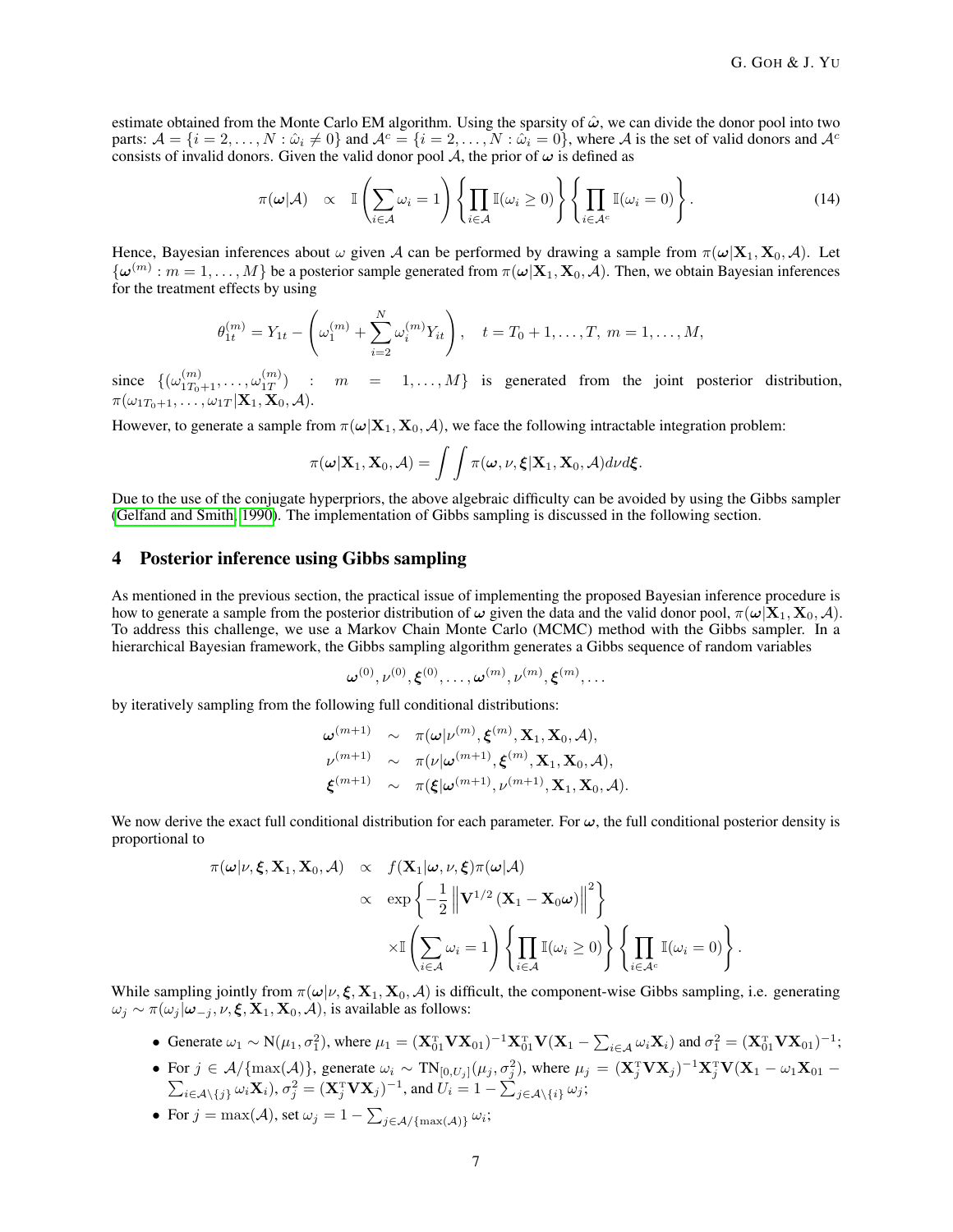• For  $j \in \mathcal{A}^c$  set  $\omega_j = 0$ .

Since  $\pi(\nu)$  is conjugate to the likelihood function, it follows from Bayes' theorem that

<span id="page-7-0"></span>
$$
\nu | \boldsymbol{\omega}, \boldsymbol{\xi}, \mathbf{X}_1, \mathbf{X}_0, \mathcal{A}
$$
  
 
$$
\sim \text{Inverse-Gamma}\left(\frac{T_0 + \sum_{j=1}^p \xi_j R_j}{2} + c_0, \frac{\left\| \mathbf{S}_{\boldsymbol{\xi}}^{1/2} \left( \mathbf{X}_1 - \mathbf{X}_0 \boldsymbol{\omega} \right) \right\|^2}{2} + d_0\right).
$$
 (15)

where  $S_{\xi}^{1/2} = \text{Diag}(\mathbf{I}_{T_0}, \sqrt{\xi_1} \mathbf{I}_{R_1}, \dots, \sqrt{\xi_p} \mathbf{I}_{R_p})$ . Similarly, from Bayes' theorem, we have

$$
\pi(\xi_j|\boldsymbol{\omega},\nu,\mathbf{X}_1,\mathbf{X}_0,\mathcal{A})\propto\phi\left(\mathbf{D}_{\xi_j}^j\mathbf{Z}_1\bigg|\mathbf{D}_{\xi_j}^j\mathbf{Z}_0\boldsymbol{\omega},\nu\mathbf{I}\right)\eta_{0j}^{\xi_j}(1-\eta_{0j})^{\xi_j},\quad j=1,\ldots,p,
$$

where  $\mathbf{D}_{\xi}^{j} = \text{Diag}(\mathbf{0}\mathbf{I}_{R_1},\ldots,\mathbf{0}\mathbf{I}_{R_{j-1}},\xi\mathbf{I}_{R_j},\mathbf{0}\mathbf{I}_{R_{j+1}},\ldots,\mathbf{0}\mathbf{I}_{R_p})$  and  $\phi(\cdot|\mu,\Sigma)$  denotes a multivariate normal density function with mean vector  $\mu$  and covariance matrix  $\Sigma$ . This leads to

<span id="page-7-1"></span>
$$
\xi_j|\boldsymbol{\omega}, \nu, \mathbf{X}_1, \mathbf{X}_0, \mathcal{A} \stackrel{ind}{\sim} \text{Bernoulli}\left[\left\{1 + \frac{(1 - \eta_{0j})\phi\left(\mathbf{D}_0^j \mathbf{Z}_1 | \mathbf{D}_0^j \mathbf{Z}_0 \boldsymbol{\omega}, \nu \mathbf{I}\right)}{\eta_{0j}\phi\left(\mathbf{D}_1^j \mathbf{Z}_1 | \mathbf{D}_1^j \mathbf{Z}_0 \boldsymbol{\omega}, \nu \mathbf{I}\right)}\right\}^{-1}\right]
$$
(16)

for  $j = 1, \ldots, p$ .

Note that  $\nu$  and A are conditionally independent given  $(\omega, \xi, X_1, X_0)$ . Similarly,  $\xi$  and A are conditionally independent given  $(\omega, \nu, \mathbf{X}_1, \mathbf{X}_0)$ . Hence, [\(15\)](#page-7-0) and [\(16\)](#page-7-1) can be directly used for generating a sample from  $\pi(\nu|\xi, \mathbf{X}_1, \mathbf{X}_0, \omega)$  and  $\pi(\xi|\nu, \mathbf{X}_1, \mathbf{X}_0, \omega)$  in the Monte Carlo EM algorithm discussed in Section [3.](#page-4-0)

#### 5 Simulation study

In this section, we examine the finite sample performance of the proposed synthetic control method using a Monte Carlo simulation study. Given  $N = 40$ ,  $T = 100$ ,  $T_0 = 40$ , and  $p = 8$ , we simulate the data  $\{ (Y_{it}, \mathbf{Z}_i) : i = 1, \ldots, N, t = 1, \ldots, N \}$  $1, \ldots, T$  from the following linear factor model:

$$
Y_{it} = Y_{it}^{(0)} + \theta_0 \left( 0.5 + \sqrt{t/2} \right) D_{it},
$$
  
\n
$$
Y_{it}^{(0)} = \mu_i + \delta_t + \mathbf{c}_t^{\mathrm{T}} \mathbf{Z}_i + \mathbf{b}_i^{\mathrm{T}} \mathbf{F}_t + \epsilon_{it},
$$
  
\n
$$
\mathbf{F}_t = 0.2 \mathbf{F}_{t-1} + \mathbf{u}_t,
$$

where  $D_{it} = \mathbb{I}(i = 1, t > T_0)$ ,  $\mu_i \stackrel{iid}{\sim}$  Uniform $(-1, 1)$ ,  $\delta_t = \sqrt{\frac{\mu_i}{\sigma_i}}$  $5t, \mathbf{Z}_i \sim N_p(\mathbf{1}_p, 2\mathbf{I}_p), \mathbf{c}_t = (c_{t1}, \dots, c_{tp})^{\mathrm{T}}$  such that  $c_{t1}, c_{t2} \stackrel{iid}{\sim}$  Uniform(-0.2, 0.2) and  $c_{t3} = \cdots = c_{tp} = 0$ ,  $\mathbf{b}_i \sim N_3(\mathbf{0}_3, 0.5\mathbf{I}_3)$ ,  $\mathbf{F}_0 \sim N_3(0, \mathbf{I}_3)$ ,  $\mathbf{u}_t \stackrel{iid}{\sim} N_3(0, 0.25\mathbf{I}_3)$ ,  $\epsilon_{it} \stackrel{iid}{\sim} N(0, 0.1)$ , and varying values are considered for  $\theta_0$ .

In the data generating process, the treatment effect of unit 1 at time  $t$  during the post-treatment period is given by

$$
\theta_{1t} = \theta_0 \left( 0.5 + \sqrt{t/2} \right).
$$

Hence, if we set  $\theta_0 > 0$  ( $\theta_0 < 0$ ), then the treatment effect is increasing (decreasing) with time t for  $t > T_0$ . When we set  $\theta_0 = 0$ , there is no treatment effect for all t. In this simulation study, we consider the following three cases:  $\theta_0 = -1$ ,  $\theta_0 = 0$ , and  $\theta_0 = 1$ . Also, note that  $\mathbb{Z}_i$  is the vector of p time-invariant covariates and that the first two covariates are relevant to the outcome but the remaining  $p - 2$  are irreverent.

To demonstrate the role of different constraints and to compare the magnitude of bias among alternative methods, we compare the performances of the synthetic control estimators with the following four constraints: 1)  $\omega \in \mathcal{W}_{\text{conv}}$  [\(Abadie](#page-11-0) [and Gardeazabal, 2003;](#page-11-0) [Abadie et al., 2010\)](#page-11-6), 2)  $\omega \in \mathcal{W}_{\text{coni}}$  [\(Li, 2019\)](#page-11-10), 3)  $\omega \in \mathcal{W}_{\text{enet}}$  [\(Doudchenko and Imbens, 2016\)](#page-11-9), and 4)  $\omega \in \mathcal{W}_{\text{p}s\text{-conv}}$  (Proposed), where  $\mathcal{W}_{\text{conv}}$ ,  $\mathcal{W}_{\text{enet}}$ ,  $\mathcal{W}_{\text{coni}}$ , and  $\mathcal{W}_{\text{p}s\text{-conv}}$  are defined in Equations [\(3\)](#page-2-3), [\(5\)](#page-2-4), [\(6\)](#page-2-5), and [\(8\)](#page-3-2), respectively.

First, we obtain an estimate of  $\omega$  by minimizing  $\|\mathbf{X}_1 - \mathbf{X}_0 \omega\|^2$  subject to  $\omega \in \mathcal{W}_{\text{conv}}$  (labeled as ADH-SCM). Second, following [Doudchenko and Imbens](#page-11-9) [\(2016\)](#page-11-9), we compute an estimate for  $\omega$  by minimizing  $\|\mathbf{Y}_1 - \mathbf{Y}_0\omega\|^2$  subject to  $\omega \in \mathcal{W}_{\text{enet}}$  (labeled as DI-SCM), where  $\mathbf{Y}_0 = \begin{bmatrix} 1, Y_2, \dots, Y_N \end{bmatrix}$  and the tuning parameters of elastic net penalty,  $\alpha$  and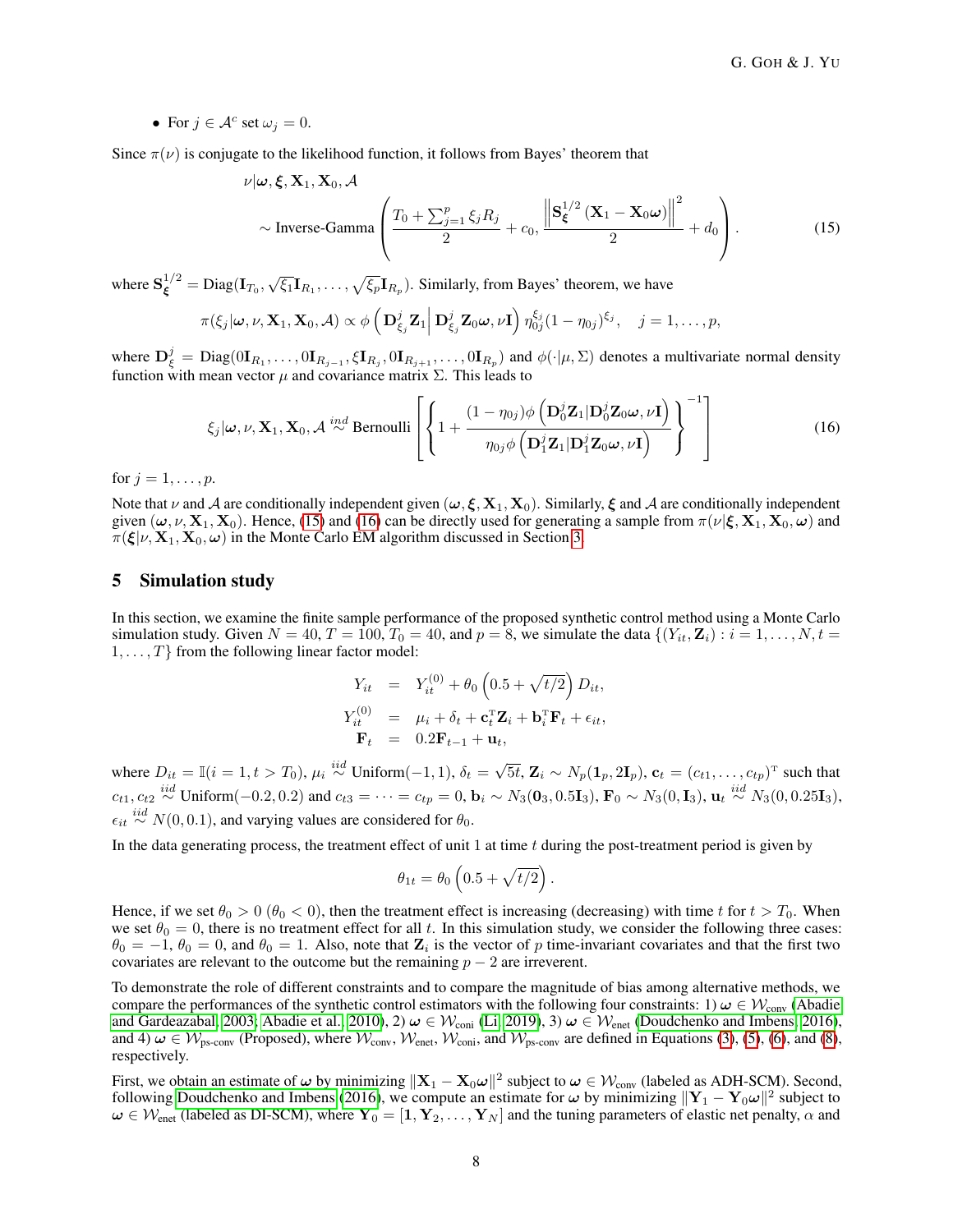$\lambda$ , are selected by 10-fold cross-validation using cva.glmnet function in R package glmnetUtils. Third, following [Li](#page-11-10) [\(2019\)](#page-11-10), we obtain an estimate of  $\omega$  by minimizing  $\|\mathbf{Y}_1 - \mathbf{Y}_0 \omega\|^2$  subject to  $\omega \in \mathcal{W}_{\text{coni}}$  (labeled as L-SCM). Fourth, we obtain an estimate of  $\omega$  by minimizing  $\|\mathbf{X}_1 - \mathbf{X}_0\omega\|^2$  subject to  $\omega \in \mathcal{W}_{\text{ps-conv}}$  (labeled as naïve Bayes SCM). Lastly, we obtain the proposed MAP estimate of  $\omega$  using the Monte Carlo EM algorithm (labeled as Bayes SCM).

To evaluate the performance of estimation, we consider the following two mean squared errors (MSEs):

$$
\text{MSE}_{\text{TE}} = \frac{1}{T_1} \sum_{t=T_0+1}^{T} E\left\{ \left( \hat{\theta}_{1t} - \theta_{1t} \right)^2 \right\}, \quad \text{MSE}_{\text{ATE}} = E\left\{ \left( \hat{\theta}_1 - \bar{\theta}_1 \right)^2 \right\},
$$

where  $\hat{\theta}_{1t} = Y_{1t} - \hat{\omega}_1 - \sum_{i=2}^{N} \hat{\omega}_i Y_{it}, \hat{\theta}_1 = \sum_{t=T_0+1}^{T} \hat{\theta}_{1t}/T$ , and  $\hat{\omega} = (\hat{\omega}_1, \dots, \hat{\omega}_N)$  is the estimate of  $\omega$  obtained by each method.  $MSE_{TE}$  and  $MSE_{ATE}$  measure the performance of each method in estimating the treatment effects and the average treatment effect, respectively.

The simulation results are reported in Table [1.](#page-8-0) The proposed method, Bayes SCM, has the smallest MSE among the five synthetic control methods. By comparing naïve Bayes SCM with ADH-SCM, we can see the benefit the proposed "parallelly shiftable convex hull" constraint. This comparison shows that allowing a parallel shift of the convex hull leads to substantial reduction in the MSEs (about 18 % decrease in average  $MSE_{TE}$  and about 70% decrease in average MSEATE). By comparing naïve Bayes SCM with L-SCM, we also observe that removing the condition that the weights need to add up to one significantly inflates MSEs. Finally, by comparing Bayes SCM with naïve Bayes SCM, we can see the merit of the proposed Bayesian approach for tuning parameter selection problems as we observe about 17 % decrease in average  $MSE_{TE}$  and about 20% decrease in average  $MSE_{ATE}$  by integrating the tuning parameters out in a Bayesian fashion.

Table 1: Summary of simulation study (MSEs are estimated by using 1, 000 Monte Carlo replications.)

<span id="page-8-0"></span>

|                 | $\theta_0=1$        |             | $\theta_0=0$ |             | $\theta_0 = -1$ |                    |
|-----------------|---------------------|-------------|--------------|-------------|-----------------|--------------------|
| Method          | $MSE$ <sub>TF</sub> | $MSE_{ATE}$ | $MSE$ TF     | $MSE_{ATE}$ | $MSE$ TF        | $MSE_{\text{ATE}}$ |
| ADH-SCM         | 0.1354              | 0.0161      | 0.3121       | 0.0434      | 0.1204          | 0.0158             |
| DI-SCM          | 0.0983              | 0.0205      | 0.2272       | 0.0477      | 0.0888          | 0.0191             |
| L-SCM           | 0.1467              | 0.0386      | 0.3336       | 0.0874      | 0.1297          | 0.0328             |
| naïve Bayes SCM | 0.1109              | 0.0049      | 0.2527       | 0.0127      | 0.0992          | 0.0045             |
| Bayes SCM       | 0.0918              | 0.0039      | 0.2109       | 0.0097      | 0.0816          | 0.0037             |

### 6 Empirical application

To demonstrate the applicability of the proposed Bayesian inference for synthetic control methods, we revisit the case study of [Abadie and Gardeazabal](#page-11-0) [\(2003\)](#page-11-0), which estimates the effect of the terrorist conflict in the Basque Country on its per-capita GDP. We use the same data as [Abadie and Gardeazabal](#page-11-0) [\(2003\)](#page-11-0) and the data is publicly available in R package Synth. Recently, [Chernozhukov et al.](#page-11-13) [\(2018\)](#page-11-13) and [Firpo and Possebom](#page-11-11) [\(2018\)](#page-11-11) replicate [Abadie and Gardeazabal](#page-11-0) [\(2003\)](#page-11-0) in the context of developing synthetic control methods with different statistical methods. While the original study of [Abadie and Gardeazabal](#page-11-0) [\(2003\)](#page-11-0) finds about 10 percent points reduction in the per-capita GDP caused by the terrorism activities, the inferences of [Chernozhukov et al.](#page-11-13) [\(2018\)](#page-11-13) and [Firpo and Possebom](#page-11-11) [\(2018\)](#page-11-11) lead to mixed conclusions on whether the effects are statistically significant or not.

Similar to [Abadie and Gardeazabal](#page-11-0) [\(2003\)](#page-11-0); [Chernozhukov et al.](#page-11-13) [\(2018\)](#page-11-13) and [Firpo and Possebom](#page-11-11) [\(2018\)](#page-11-11), we estimate the economic effects of the terrorist conflict in the Basque Country using other 16 Spanish regions as potential control units, i.e. the donor pool. In [Abadie and Gardeazabal](#page-11-0) [\(2003\)](#page-11-0), per-capita GDP from 1955 to 1997 is used as the outcome and 12 variables associated with economic growth potential are considered as the time-invariant covariates, where the period 1960–1969 is used to construct a synthetic control unit. The result of [Abadie and Gardeazabal](#page-11-0) [\(2003\)](#page-11-0) is reproduced by R package Synth following the instructions in [Abadie et al.](#page-11-23) [\(2011\)](#page-11-23).

Figure [1](#page-9-0) displays the per-capita GDP trajectory of the Basque Country and the counterfactual outcomes obtained by ADH-SCM [\(Abadie and Gardeazabal, 2003\)](#page-11-0) and Bayes SCM (Proposed) for the 1955–997 period. For Bayes SCM, 95% highest posterior density (HPD) bands are obtained by using 10,000 consecutive samples generated from the Gibbs sampler of Section [4](#page-6-0) after a burn-in period of 2,000 iterations. While the actual treatment unit and both synthetic controls show similar patterns during the pre-treatment period (1955-1969), the counterfactuals that are estimated by Bayes SCM and from 1970 the outcomes of Bayes SCM and ADH-SCM are higher than the per capita GDP of the Basque Country. Moreover, the counterfactuals estimated by Bayes SCM are slightly higher than those of ADH-SCM.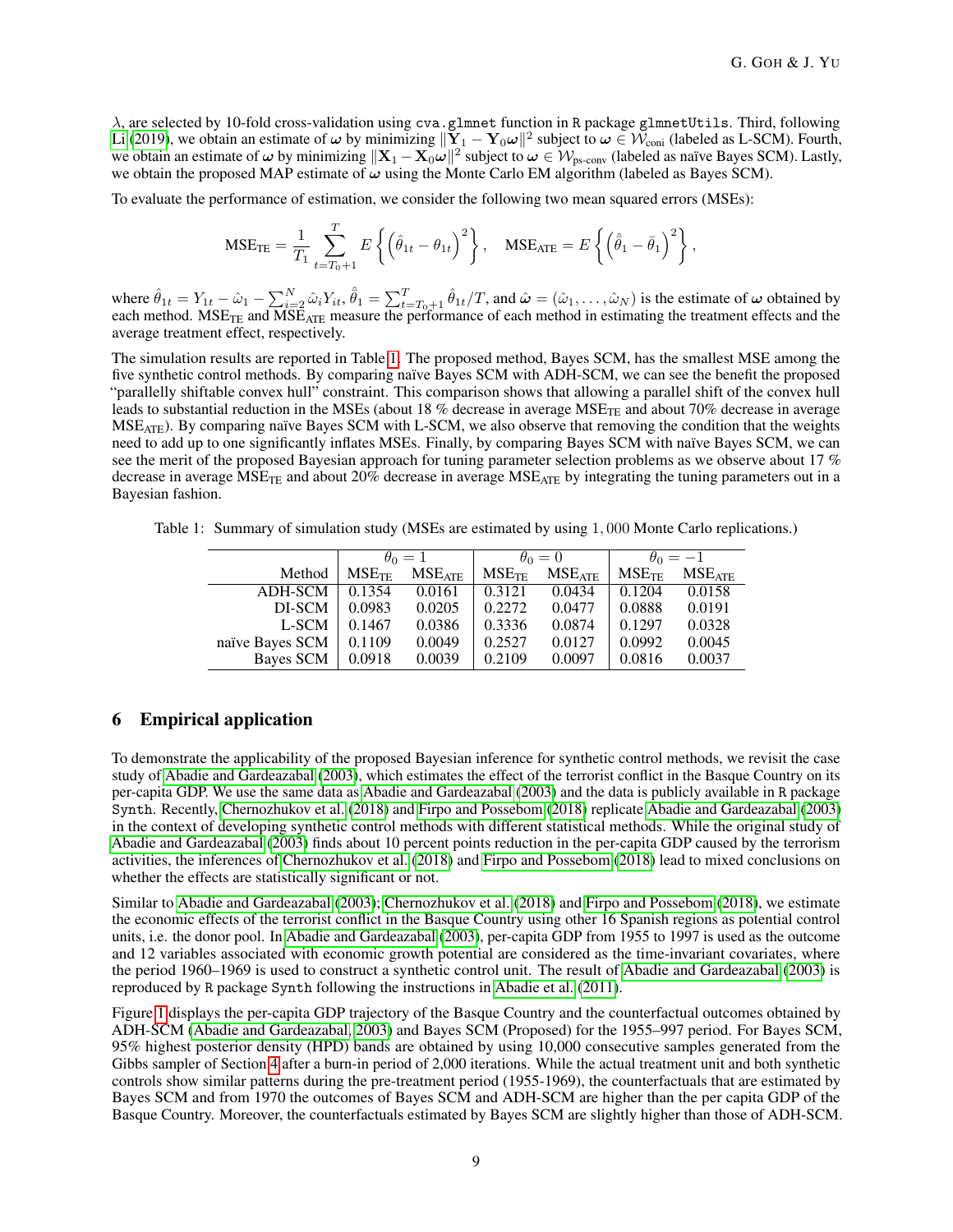

<span id="page-9-1"></span><span id="page-9-0"></span>Figure 1: Trends in per-capita GDP: Basque Country versus synthetic Basque Country.

Table 2: The average of per-capita GDP gaps between Basque Country and the synthetic Basque Country for the 1978–1997 period

|           | Method Estimate | 95% HPD           |
|-----------|-----------------|-------------------|
| Bayes SCM | $-1.077$        | $(-1.722,-0.513)$ |
| ADH-SCM   | $-0.807$        |                   |

The posterior inferences on the treatment effects are shown in Figure [2.](#page-10-0) We find that after 1977 the treatment effects become significant, i.e. the reduction in per-capita GDP for the Basque Country is statistically significant during the period 1978–1997, which is the subset of the post-treatment period.

Table [2](#page-9-1) reports the average treatment effect during the 1978–1997 period. From the result of Bayes SCM, we find that the terrorist conflict leads to about 13.5 percent loss in per capita GDP in the Basque Country whereas ADH-SCM estimates is about 10 percent decrease in per capita GDP due to the terrorist conflict.

The difference between the outcomes from Bayes SCM and ADH-SCM is explained by the estimated weights. Bayes SCM constructs the synthetic Basque Country using three regions (Baleares, Cataluna, and Madrid) and the intercept term while that of ADH-SCM is based on only two regions (Cataluna and Madrid) as reported in Table [3.](#page-10-1) We suspect that the parallel shift plays a substantial role in such difference in the estimated treatment effects.

Finally, Table [2](#page-9-1) also reports the HPD of the ATE during the 1978–1997 period from Bayes SCM estimation. Obviously, given that the TEs are significant as we see in Figure [2,](#page-10-0) it shows that the ATE is statistically significant at 95% level. However, note that we can estimate the ATEs for any sub-periods in the post-treatment periods and state statistical inferences.

## 7 Concluding remarks

As discussed by [Athey and Imbens](#page-11-2) [\(2017\)](#page-11-2), synthetic control methods have been one of the most influential innovations in observational studies. Establishing a clear theoretical foundation on the estimation of the weights for each control unit to create a synthetic control and the statistical inferences is crucial for improving our understanding on how to implement synthetic control approaches. In this paper, we discuss the importance of preserving the convex hull restriction of [Abadie and Gardeazabal](#page-11-0) [\(2003\)](#page-11-0) and [Abadie et al.](#page-11-6) [\(2010\)](#page-11-6) and propose a synthetic control method that uses a *parallelly shiftable* convex hull to allow some flexibility in estimation while minimizing the risk of extrapolation.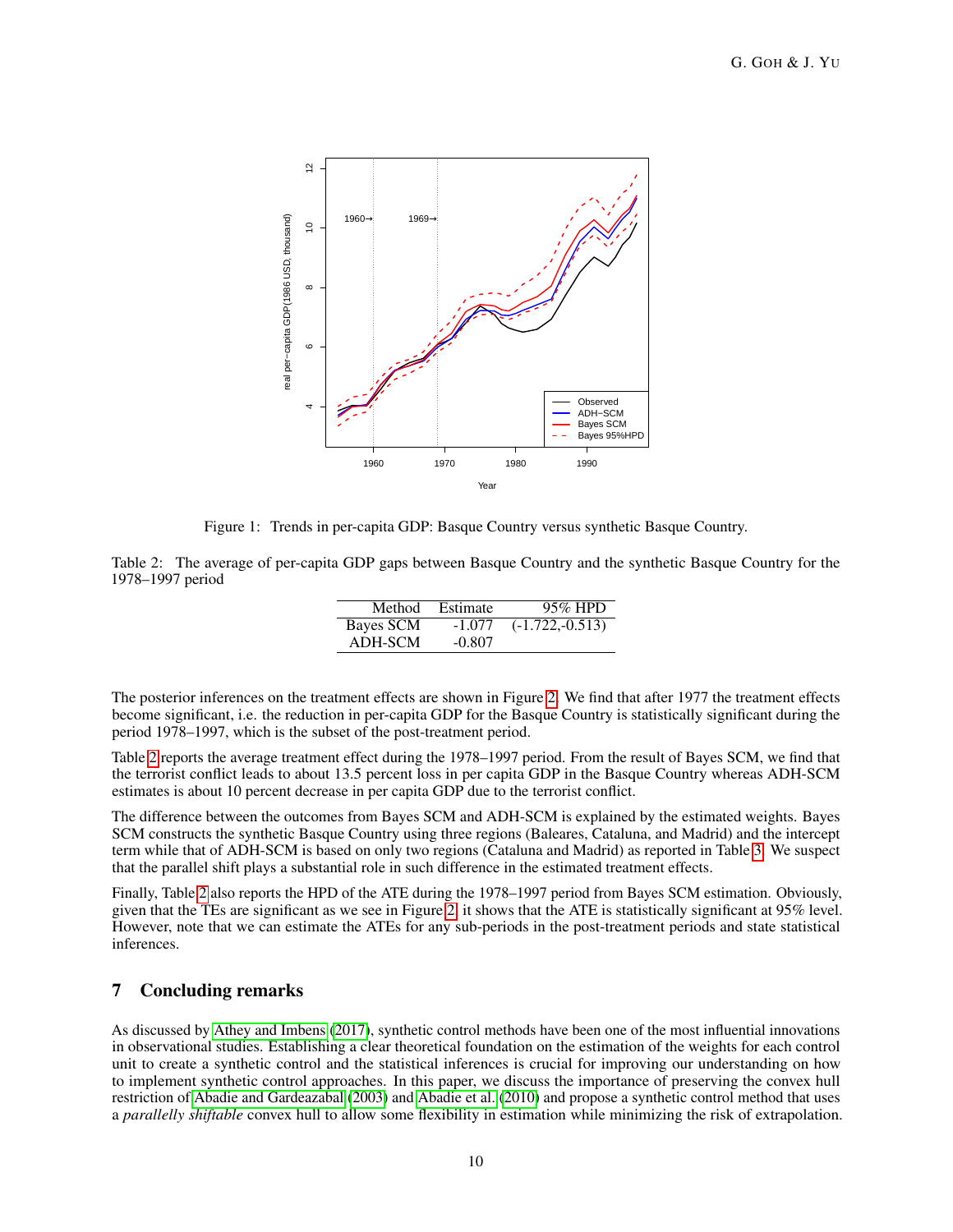

<span id="page-10-0"></span>Figure 2: Estimated gap in per-capita GDP between Basque Country versus synthetic Basque Country

<span id="page-10-1"></span>

| Region                 | Bayes SCM | <b>ADH-SCM</b> |
|------------------------|-----------|----------------|
| (Intercept)            | $-0.180$  | 0.000          |
| Andalucia              | 0.000     | 0.000          |
| Aragon                 | 0.000     | 0.000          |
| Principado De Asturias | 0.000     | 0.000          |
| <b>Baleares</b>        | 0.278     | 0.000          |
| Canarias               | 0.000     | 0.000          |
| Cantabria              | 0.000     | 0.000          |
| Castilla Y Leon        | 0.000     | 0.000          |
| Castilla-La Mancha     | 0.000     | 0.000          |
| Cataluna               | 0.343     | 0.851          |
| Comunidad Valenciana   | 0.008     | 0.000          |
| Extremadura            | 0.000     | 0.000          |
| Galicia                | 0.000     | 0.000          |
| Madrid                 | 0.372     | 0.149          |
| Murcia                 | 0.000     | 0.000          |
| Navarra                | 0.000     | 0.000          |
| Rioja                  | 0.000     | 0.000          |

Table 3: Estimated weights for the synthetic Basque Country

We also provide a theoretical discussion on the relationship between the convex hull restriction and the sparsity in the estimation of the weights using the Lagrangian duality.

We then propose a novel Bayesian framework that implements the synthetic control method with the *parallelly shiftable* convex hull and provides a useful Bayesian inference. The simulation results show that our proposed approach leads to smaller MSEs in estimating treatment effects compared to alternative approaches. Further researches in understanding the small sample properties such as the degrees of bias and efficiency of the alternative estimators across different settings such as changes in the number of donors, and the number of predictors, remain. The real data application to the example of [Abadie and Gardeazabal](#page-11-0) [\(2003\)](#page-11-0) finds that the treatment effects are only significant for the subset of the post-treatment period, which previous applications fail to capture.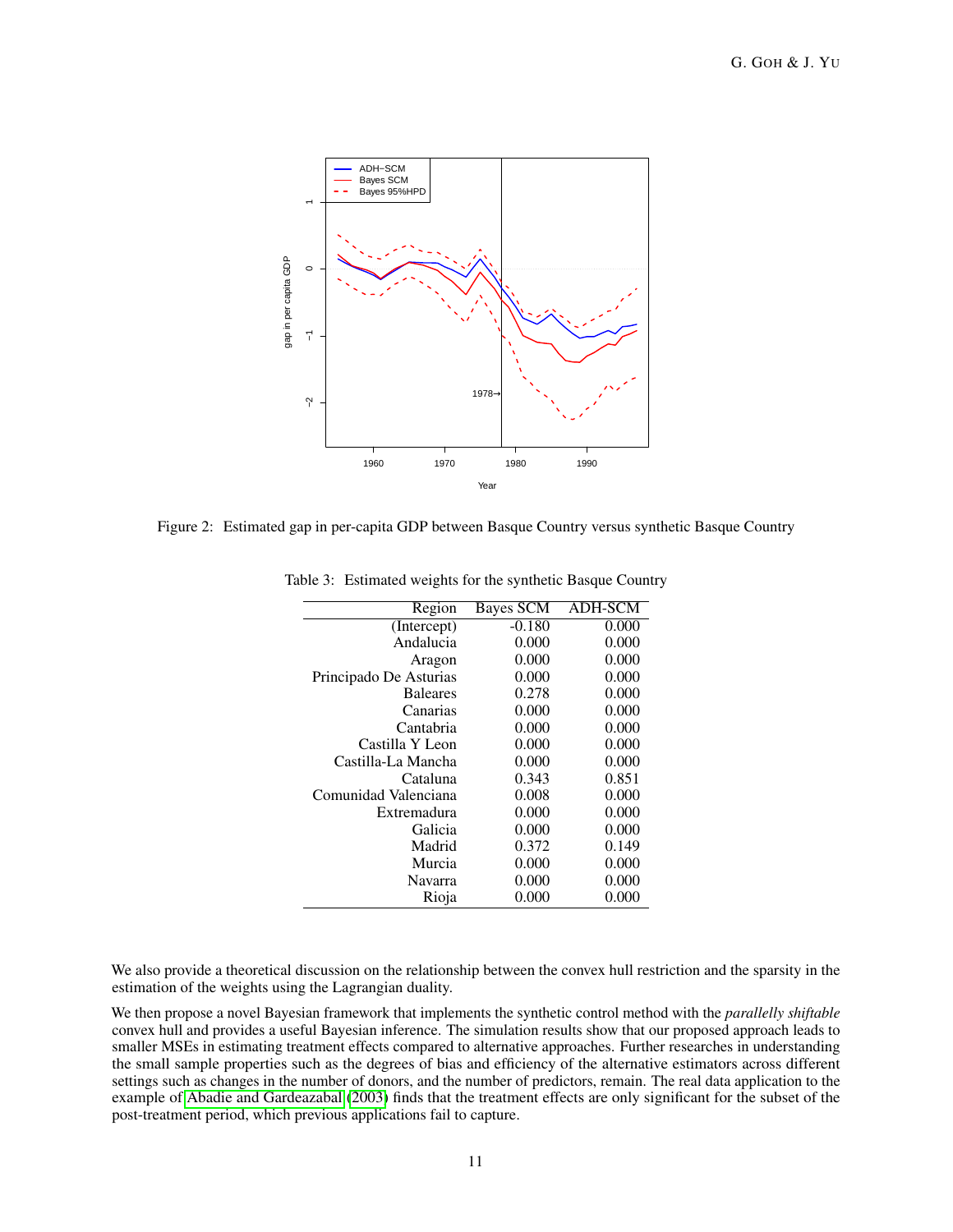#### References

- <span id="page-11-7"></span>Abadie, A. (2019), 'Using synthetic controls: Feasibility, data requirements, and methodological aspects', *Journal of Economic Literature* .
- <span id="page-11-6"></span>Abadie, A., Diamond, A. and Hainmueller, J. (2010), 'Synthetic control methods for comparative case studies: Estimating the effect of california's tobacco control program', *Journal of the American statistical Association* 105(490), 493–505.
- <span id="page-11-23"></span>Abadie, A., Diamond, A. and Hainmueller, J. (2011), 'Synth: An R package for synthetic control methods in comparative case studies', *Journal of Statistical Software* 42(13).
- <span id="page-11-8"></span>Abadie, A., Diamond, A. and Hainmueller, J. (2015), 'Comparative politics and the synthetic control method', *American Journal of Political Science* 59(2), 495–510.
- <span id="page-11-0"></span>Abadie, A. and Gardeazabal, J. (2003), 'The economic costs of conflict: A case study of the basque country', *American economic review* 93(1), 113–132.
- <span id="page-11-2"></span>Athey, S. and Imbens, G. W. (2017), 'The state of applied econometrics: Causality and policy evaluation', *Journal of Economic Perspectives* 31(2), 3–32.
- <span id="page-11-18"></span>Bhadra, A., Datta, J., Polson, N. G., Willard, B. et al. (2019), 'Lasso meets horseshoe: A survey', *Statistical Science* 34(3), 405–427.
- <span id="page-11-13"></span>Chernozhukov, V., Wuthrich, K. and Zhu, Y. (2018), 'Inference on average treatment effects in aggregate panel data settings', *arXiv preprint [arXiv:1812.10820](http://arxiv.org/abs/1812.10820)* .
- <span id="page-11-9"></span>Doudchenko, N. and Imbens, G. W. (2016), Balancing, regression, difference-in-differences and synthetic control methods: A synthesis, Technical report, National Bureau of Economic Research.
- <span id="page-11-11"></span>Firpo, S. and Possebom, V. (2018), 'Synthetic control method: Inference, sensitivity analysis and confidence sets', *Journal of Causal Inference* 6(2).
- <span id="page-11-16"></span>Florens, J.-P. and Simoni, A. (2019), 'Gaussian processes and Bayesian moment estimation', *Journal of Business & Economic Statistics* pp. 1–11. URL: *https://doi.org/10.1080/07350015.2019.1668799*
- <span id="page-11-22"></span>Gelfand, A. E. and Smith, A. F. (1990), 'Sampling-based approaches to calculating marginal densities', *Journal of the American statistical association* 85(410), 398–409.
- <span id="page-11-15"></span>Goh, G. and Dey, D. K. (2018), 'Bayesian MAP estimation using Gaussian and diffused-gamma prior', *Canadian Journal of Statistics* 46(3), 399–415.
- <span id="page-11-14"></span>Grendár, M. and Judge, G. (2009), 'Asymptotic equivalence of empirical likelihood and Bayesian map', *The Annals of Statistics* pp. 2445–2457.
- <span id="page-11-12"></span>Hahn, J. and Shi, R. (2017), 'Synthetic control and inference', *Econometrics* 5(4), 52.
- <span id="page-11-3"></span>Holland, P. W. (1986), 'Statistics and causal inference', *Journal of the American statistical Association* 81(396), 945– 960.
- <span id="page-11-10"></span>Li, K. T. (2019), 'Statistical inference for average treatment effects estimated by synthetic control methods', *Journal of the American Statistical Association* (just-accepted), 1–40.
- <span id="page-11-1"></span>Luo, W. and Zhu, Y. (2019), 'Matching using sufficient dimension reduction for causal inference', *Journal of Business & Economic Statistics* pp. 1–13.
- <span id="page-11-21"></span>Park, T. and Casella, G. (2008), 'The Bayesian lasso', *Journal of the American Statistical Association* 103(482), 681– 686.
- <span id="page-11-17"></span>Polson, N. G. and Scott, J. G. (2016), 'Mixtures, envelopes and hierarchical duality', *Journal of the Royal Statistical Society: Series B (Statistical Methodology)* 78(4), 701–727.
- <span id="page-11-5"></span>Rosenbaum, P. R. and Rubin, D. B. (1983), 'The central role of the propensity score in observational studies for causal effects', *Biometrika* 70(1), 41–55.
- <span id="page-11-4"></span>Rubin, D. B. (1974), 'Estimating causal effects of treatments in randomized and nonrandomized studies.', *Journal of educational Psychology* 66(5), 688.
- <span id="page-11-19"></span>Tibshirani, R. (1996), 'Regression shrinkage and selection via the lasso', *Journal of the Royal Statistical Society: Series B (Methodological)* 58(1), 267–288.
- <span id="page-11-20"></span>Wang, H., Li, G. and Jiang, G. (2007), 'Robust regression shrinkage and consistent variable selection through the lad-lasso', *Journal of Business & Economic Statistics* 25(3), 347–355.